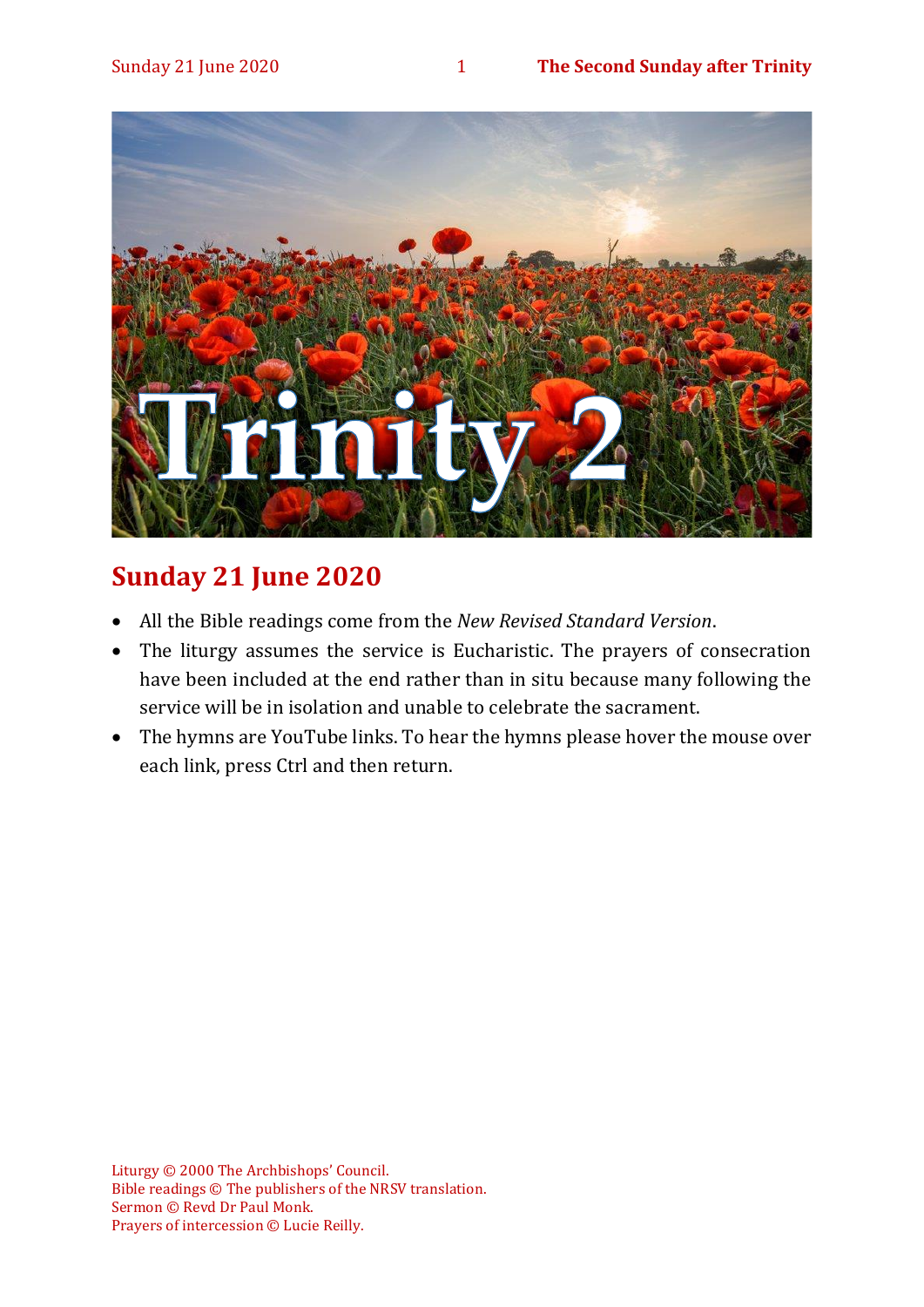# **Introduction and welcome**

HYMN 1 **[Christ triumphant ever reigning](https://youtu.be/N5Xz9V-6JPA)** (click on this link to hear the hymn)

# **The Welcome**

In the name of the Father, and of the Son, and of the Holy Spirit

All **Amen.**

The Lord be with you

All **And also with you.**

# **The Preparation**

All **Almighty God,**

**to whom all hearts are open, all desires known, and from whom no secrets are hidden: cleanse the thoughts of our hearts by the inspiration of your Holy Spirit, that we may perfectly love you, and worthily magnify your holy name; through Christ our Lord. Amen.**

Our Lord Jesus Christ said:

The first commandment is this: 'Hear, O Israel, the Lord our God is the only Lord. You shall love the Lord your God with all your heart, with all your soul, with all your mind, and with all your strength.'

And the second is this: 'Love your neighbour as yourself.'

There is no other commandment greater than these.

On these two commandments hang all the law and the prophets.

#### All **Amen. Lord, have mercy.**

God so loved the world that he gave his only Son Jesus Christ to save us from our sins, to be our advocate in heaven, and to bring us to eternal life. Therefore, let us confess our sins in penitence and faith, firmly resolved to keep God's commandments and to live in love and peace with all.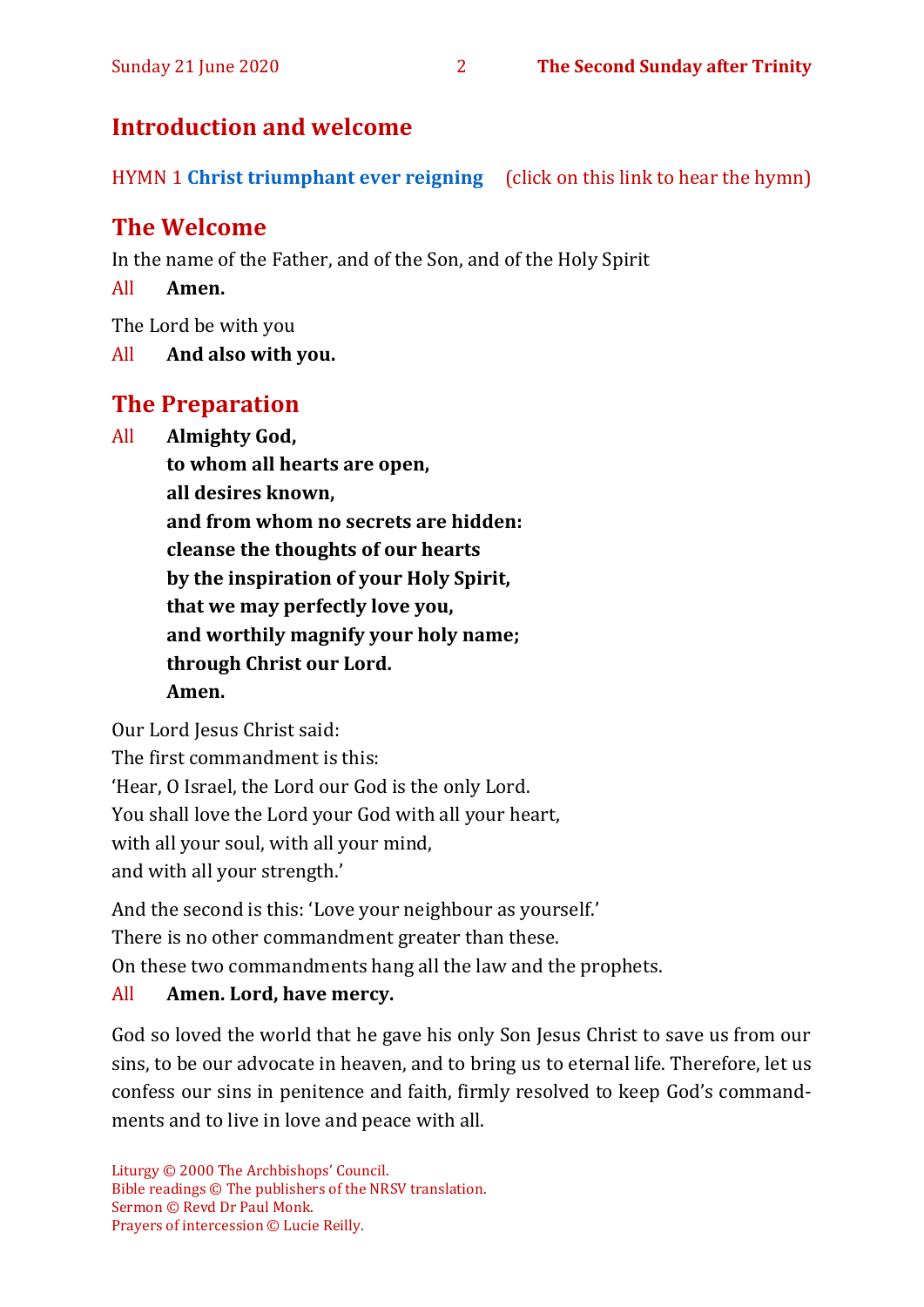All **Almighty God, our heavenly Father, we have sinned against you and against our neighbour in thought and word and deed, through negligence, through weakness, through our own deliberate fault. We are truly sorry and repent of all our sins. For the sake of your Son Jesus Christ, who died for us, forgive us all that is past and grant that we may serve you in newness of life to the glory of your name. Amen.**

Almighty God,

who forgives all who truly repent, have mercy upon you, pardon and deliver you from all your sins, confirm and strengthen you in all goodness, and keep you in life eternal; through Jesus Christ our Lord. All **Amen.**

# **The Gloria**

This version of the Gloria is sung to the tune of 'Cwm Rhondda'. Click **[here](about:blank)** for the tune.

All **Glory be to God in Heaven, Songs of joy and peace we bring, Thankful hearts and voices raising, To creation's Lord we sing. Lord we thank you, Lord we praise you, Glory be to God our King: Glory be to God our King.**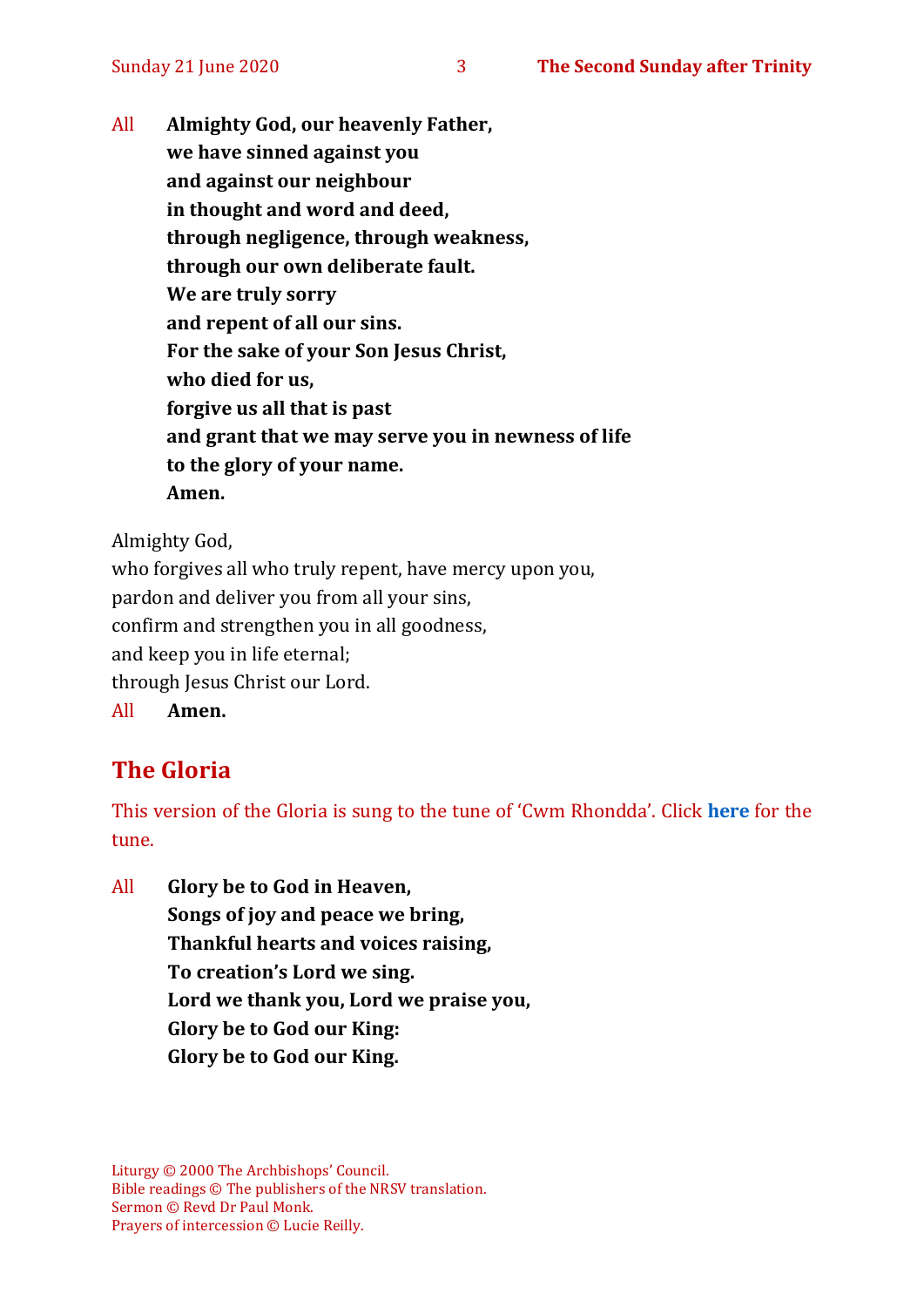**Lamb of God, who on our shoulders, Bore the load of this world's sin; Only Son of God the Father, You have brought us peace within. Lord, have mercy, Christ have mercy, Now your glorious reign begin: Now your glorious reign begin.**

**You O Son of God are Holy, You we praise with one accord. None in heav'n or earth is like you, Only you are Christ the Lord. With the Father and the Spirit, Ever worshipped and adored: Ever worshipped and adored.**

# **The Collect for the Second Sunday after Trinity**

Faithful Creator, whose mercy never fails: deepen our faithfulness to you and to your living Word, Jesus Christ our Lord. All **Amen.**

# **First reading**

A reading from the Book of the Prophet Jeremiah

Jeremiah said, 'You deceived me, Lord, and I was deceived; you overpowered me and prevailed. I am ridiculed all day long; everyone mocks me. Whenever I speak, I cry out proclaiming violence and destruction. So the word of the Lord has brought me insult and reproach all day long. But if I say, "I will not mention his word or speak anymore in his name," his word is in my heart like a fire, a fire shut up in my bones. I am weary of holding it in; indeed, I cannot. I hear many people whispering, "Terror on every side! Denounce him! Let's denounce him!" All my friends are waiting for me to slip, saying, "Perhaps he will be deceived; then we will prevail over him and take our revenge on him."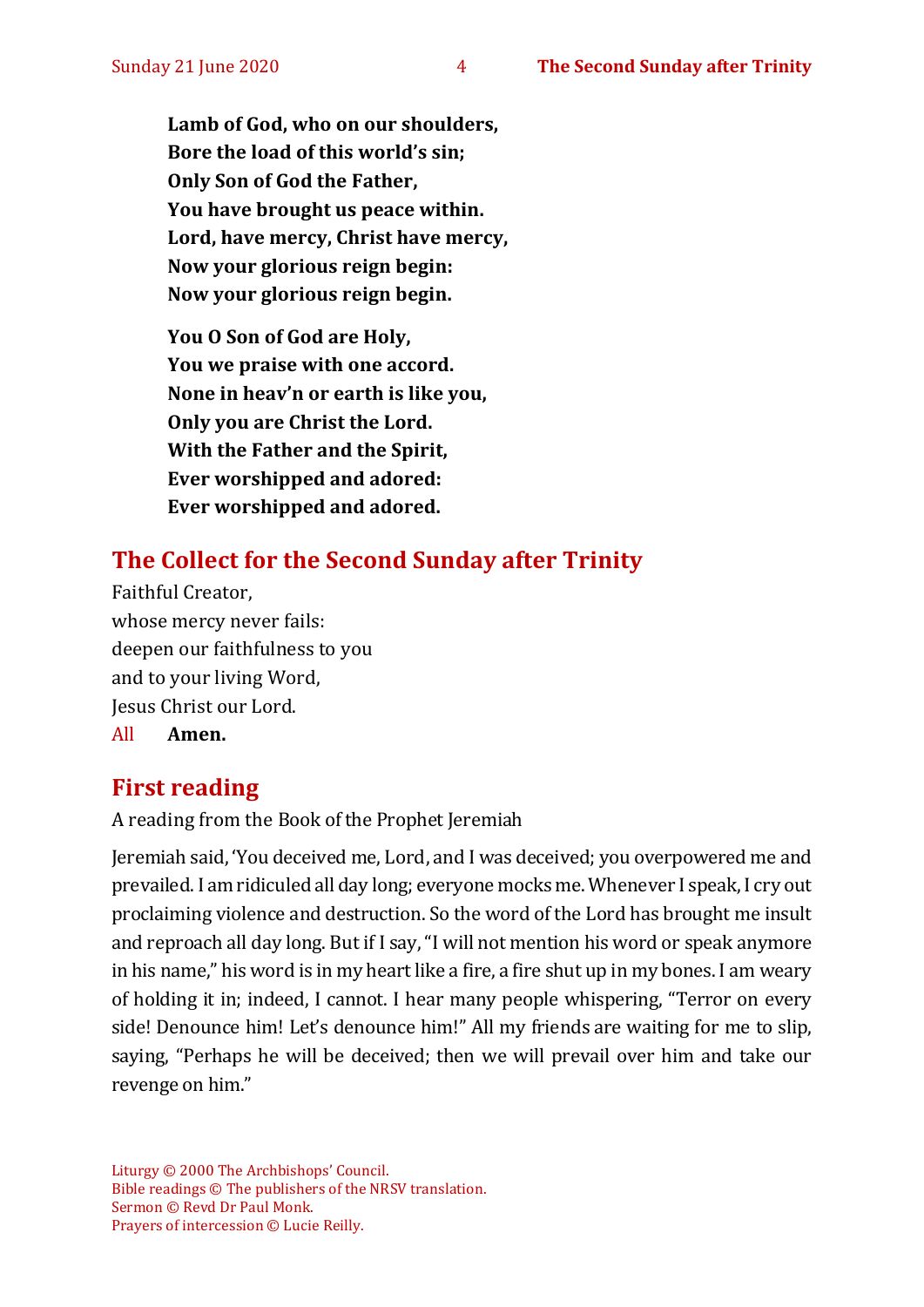'But the Lord is with me like a mighty warrior; so my persecutors will stumble and not prevail. They will fail and be thoroughly disgraced; their dishonour will never be forgotten. Lord Almighty, you who examine the righteous and probe the heart and mind, let me see your vengeance on them, for to you I have committed my cause.

'Sing to the Lord! Give praise to the Lord! He rescues the life of the needy from the hands of the wicked.' *Jeremiah 20:7–13*

This is the Word of the Lord

All **Thanks be to God.**

#### **Second reading**

A reading from St Paul's Letter to the Romans

Shall we go on sinning so that grace may increase? By no means! We are those who have died to sin; how can we live in it any longer? Don't you know that all of us who were baptised into Christ Jesus were baptised into his death? We were therefore buried with him through baptism into death in order that, just as Christ was raised from the dead through the glory of the Father, we too may live a new life.

For if we have been united with him in a death like his, we will certainly also be united with him in a resurrection like his.For we know that our old self was crucified with him so that the body ruled by sin might be done away with, that we should no longer be slaves to sin—because anyone who has died has been set free from sin.

Now if we died with Christ, we believe that we will also live with him. For we know that since Christ was raised from the dead, he cannot die again; death no longer has mastery over him. The death he died, he died to sin once for all; but the life he lives, he lives to God. In the same way, count yourselves dead to sin but alive to God in Christ Jesus. *Romans 6:1b–11*

This is the Word of the Lord All **Thanks be to God.**

HYMN 2 **[Loving shepherd of thy sheep](https://www.youtube.com/watch?v=H6e2bFhvpGs&list=RDH6e2bFhvpGs&start_radio=1)** (click on this link to hear the hymn)

## **Gospel reading**

Hear the Gospel of our Lord Jesus Christ according to Matthew

#### All **Glory to you O Lord.**

Jesus said, 'The student is not above the teacher, nor a servant above his master. It is enough for students to be like their teachers, and servants like their masters. If the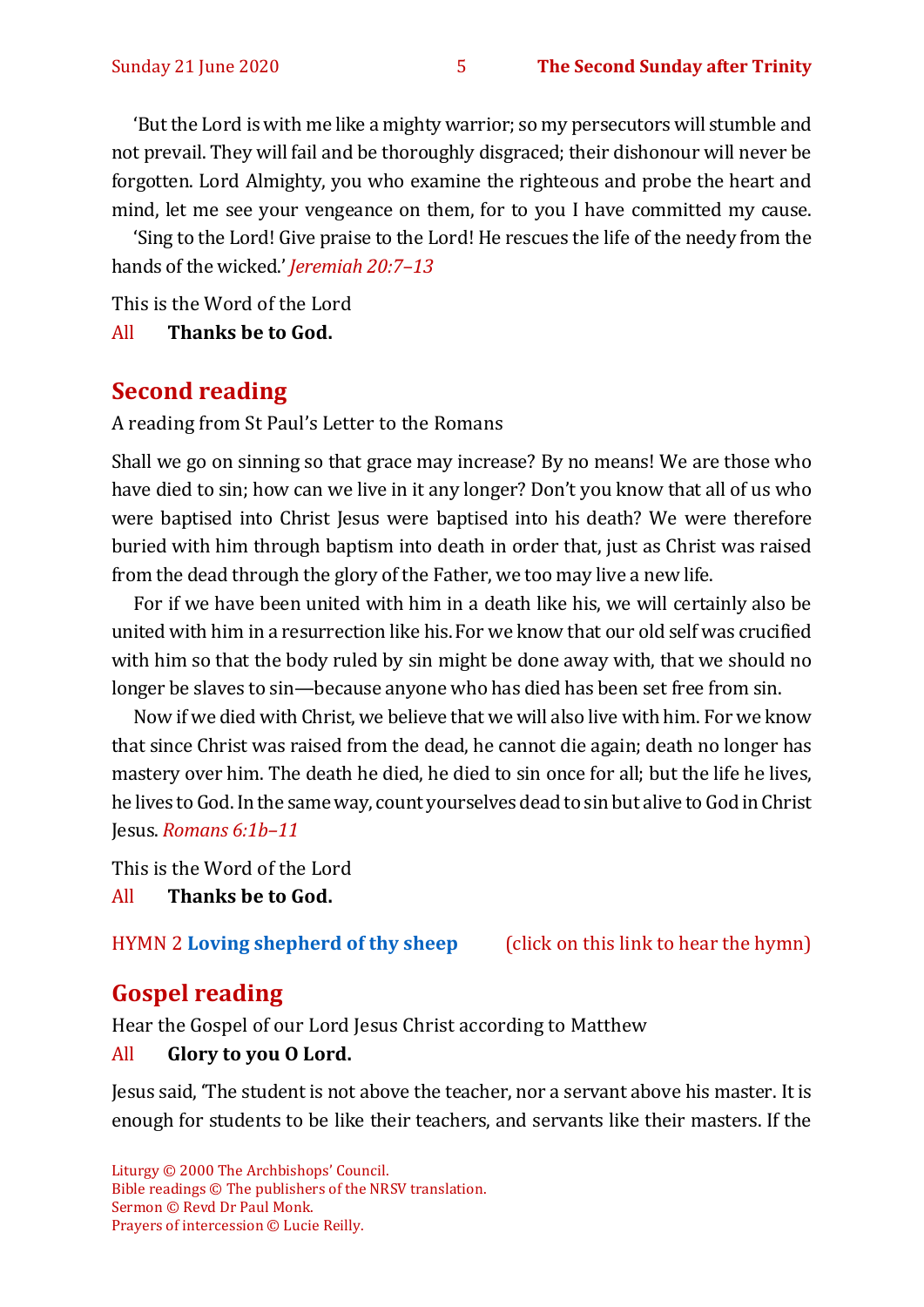head of the house has been called Beelzebul, how much more the members of his household!

'So do not be afraid of them, for there is nothing concealed that will not be disclosed, or hidden that will not be made known. What I tell you in the dark, speak in the daylight; what is whispered in your ear, proclaim from the roofs. Do not be afraid of those who kill the body but cannot kill the soul. Rather, be afraid of the One who can destroy both soul and body in hell. Are not two sparrows sold for a penny? Yet not one of them will fall to the ground outside your Father's care.And even the very hairs of your head are all numbered. So don't be afraid; you are worth more than many sparrows. Whoever acknowledges me before others, I will also acknowledge before my Father in heaven. But whoever disowns me before others, I will disown before my Father in heaven.

Do not suppose that I have come to bring peace to the earth. I did not come to bring peace, but a sword. For I have come to turn

"a man against his father,

a daughter against her mother,

- a daughter-in-law against her mother-in-law—
- a man's enemies will be the members of his own household."

Anyone who loves their father or mother more than me is not worthy of me; anyone who loves their son or daughter more than me is not worthy of me. Whoever does not take up their cross and follow me is not worthy of me. Whoever finds their life will lose it, and whoever loses their life for my sake will find it.' *Matthew 10:24–39*

This is the Gospel of the Lord

#### All **Praise to you O Christ.**

#### **Sermon**

Jesus talks often in the Gospels about worshipping God in spirit and in truth. We should therefore expect him to say the truth about worship and discipleship. In today's Gospel he does—but at first it sounds more like 'bad news' than 'good news'!

In today's passage, Jesus is saying that following him can get in way of those things that do not operate on the level of spirit or truth. We often have to choose between truth and untruth and between spiritual and unspiritual. Following Jesus often means that we need to take sides: 'a man against his father, a daughter against her mother, a daughter-in-law against her mother-in-law, etc.'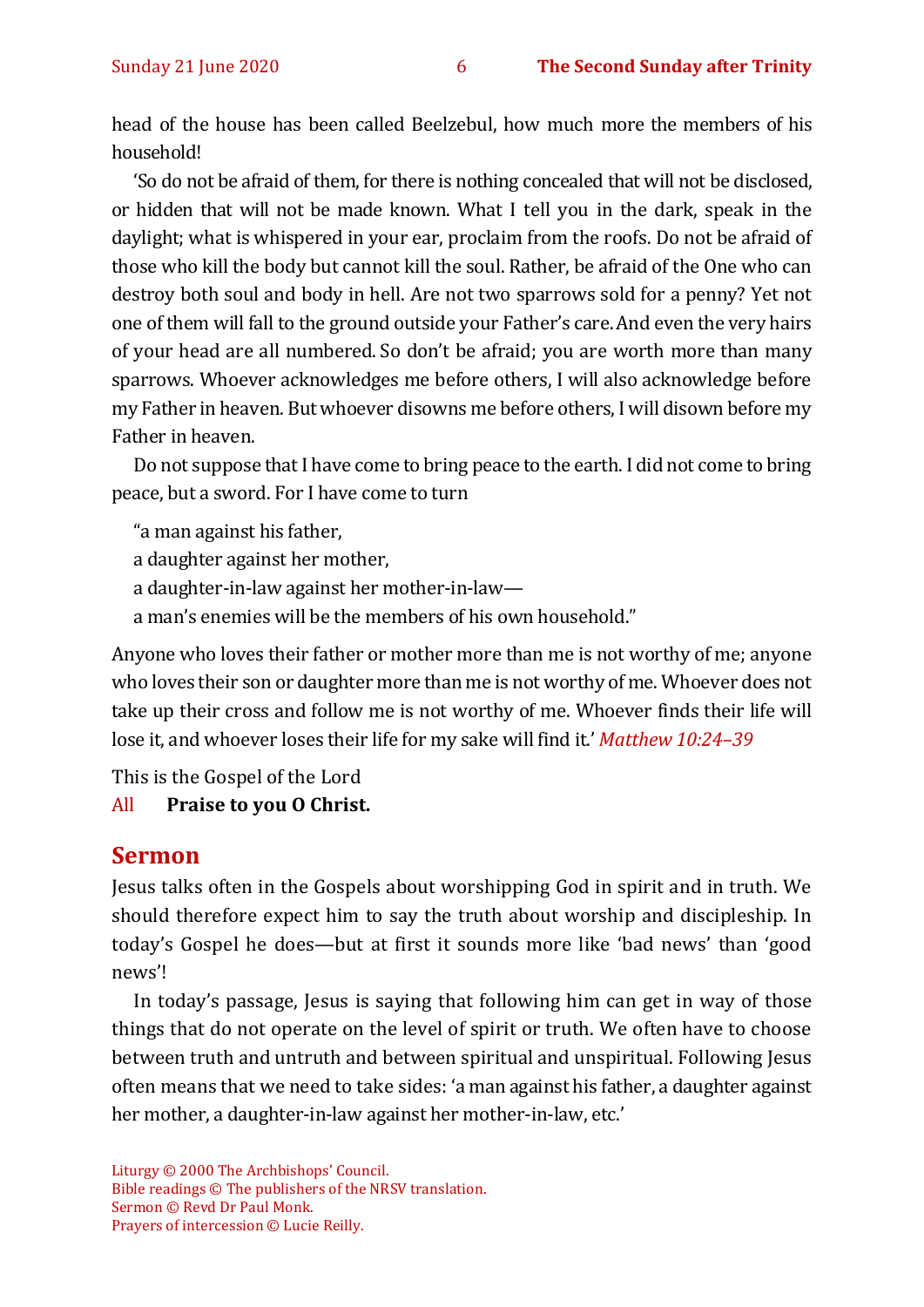Sadly, when we take sides, the side we oppose gets upset. Suddenly, we ourselves are opposed just as much as the person or thing we follow is opposed. That's what Jesus is talking about in today's Gospel passage: he's saying that being a disciple is not just a simple matter of following Jesus.

Being Jesus' disciple is a public statement that we're taking sides against untruth and against those things that oppose spirituality. Viewed this way, discipleship is two-way journey away from untruth toward truth. It's also a journey away from everything that opposes the spirit toward everything that promotes spirituality.

Some truths are obvious, like simple maths:  $2 + 2 = 4$ . But other truths are not so simple. Indeed, sometimes my truth is true but your (different) truth is also true: 'I like this soup and you don't!' Jesus is not talking about these trivial examples.

The best way to look behind the opposing claims of truth and untruth, choosing between being spiritual and unspiritual, is to identify ourselves with Jesus. As we grow into our own, customised discipleship so we start to see things through his eyes rather than through our own. We so much don't *learn* this ability as grow into it, just like children naturally grow taller at the same time as they get older.

We need to become more Christ-like if we want to see truth the same ways that Jesus did. A big ask! But that's why St Paul in our second readings is imploring us to stop sinning. He's not thinking about polite behaviour and conformity or becoming nicer people. He wants us to seek holiness of life. Holiness is the pre-condition for God the Holy Spirit to live in a human soul.

When the Holy Spirit lives in a soul, He directs everything in the soul toward God. We might remember Jesus' pithy sentence from the Beatitudes, '**[Blessed are the](https://biblehub.com/matthew/5-8.htm)  [pure in heart for they will see God](https://biblehub.com/matthew/5-8.htm)**'. And think of a related phrase from the Letter to the Hebrews, '**[Without holiness no one will see the Lord](https://biblehub.com/hebrews/12-14.htm)**.' St Paul is directing us to stop sinning in impel us toward God.

We can now return to the Gospel passage, where Jesus talks about discipleship. It's hard work and always will be, in large part because we're real people living in a real world. We need to make choices. In what ways is our worship conducted in spirit and in truth? Our discipleship could end up opposing Jesus rather than following him. But if we seek holiness of life, and if we allow the Holy Spirit to live in our souls, then God himself will help us when we face the tough choices and hard decisions disciples always face.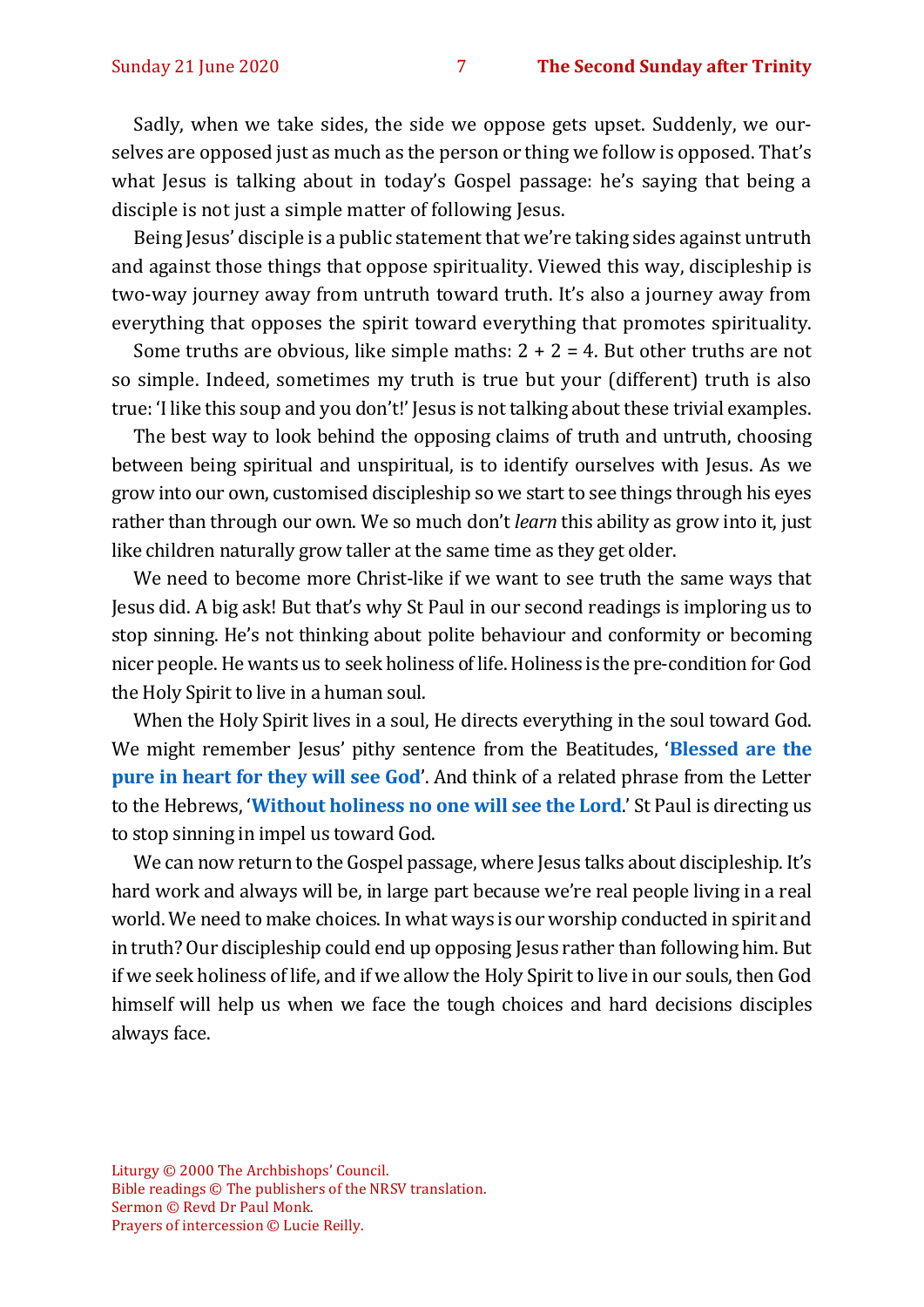# **The Creed**

Do you believe and trust in God the Father, the source of all being and life, the one for whom we exist?

#### All **We believe and trust in him.**

Do you believe and trust in God the Son, who took our human nature, died for us and rose again?

#### All **We believe and trust in him.**

Do you believe and trust in God the Holy Spirit, who gives life to the people of God and makes Christ known in the world?

#### All **We believe and trust in him.**

This is the faith of the Church.

All **This is our faith. We believe and trust in one God, Father, Son and Holy Spirit. Amen.**

## **Prayers of intercession**

Lord God you are the father of all people and we come before you today with our prayers knowing that you will hear us, help us and guide us.

Lord, in your mercy

#### All **Hear out prayer.**

We pray for our families and friends, and the communities where we live. We thank you for the support systems in place to help us. We pray today for reconciliation and forgiveness in our own lives. May peace begin with us and we ask that the changes we all long for in the world would be present in our own lives and that we be an example to others.

Lord, in your mercy

#### All **Hear out prayer.**

We give thanks for the ways in which your church, here and around the world, has continued to find new ways of reaching out in worship during these times of social isolation. We give thanks for the increased awakening of spirituality within people who have reached out to the online services and prayer sessions.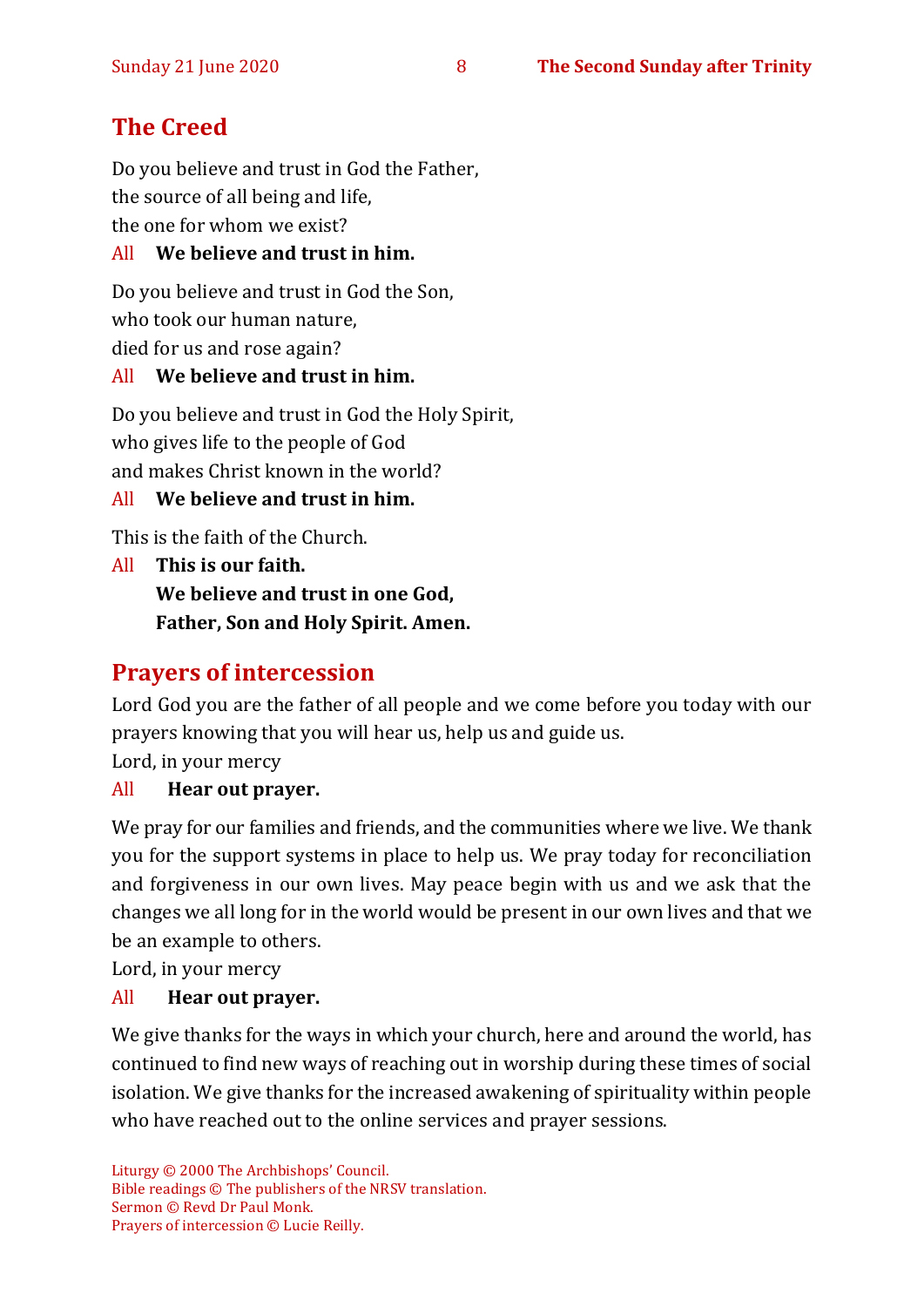Lord, in your mercy

#### All **Hear out prayer.**

Lord we ask you to help us to seek out opportunities to work for understanding and tolerance between people of different religious backgrounds, different social backgrounds, different racial and political backgrounds. We pray especially that religious views would not lead to bitterness and hatred between your children whom you so love and with whom your patience and tolerance is without limit. Lord, in your mercy

#### All **Hear out prayer.**

We pray for the needs of our troubled world. During this pandemic let us not forget those who are hungry, those who lack clean running water and those who have nowhere safe to sleep.

Lord, in your mercy

#### All **Hear out prayer.**

We pray for those who feel alone, for those who are sick, for those who are grieving the loss of a loved one, may they, and us, feel your love and peace at this time. We pray for their families unable to see their loved ones in their time of need. Help them to trust those who are able care for them. Lord, in your grace and mercy, enfold them in your love, and give them courage, strength and patience, to bear this added burden.

Lord, in your mercy

#### All **Hear out prayer.**

Merciful Father,

All **accept these prayers for the sake of your Son, our Saviour Jesus Christ. Amen.**

# **The peace**

The fruit of the Spirit is love, joy and peace.

The peace of the Lord be always with you,

#### All **And also with you.**

HYMN 3 **[Lift high the Cross](https://www.youtube.com/watch?v=GbcBXYP4AlE)** (please click on this link to hear the hymn)

The liturgy of the Communion Service appears below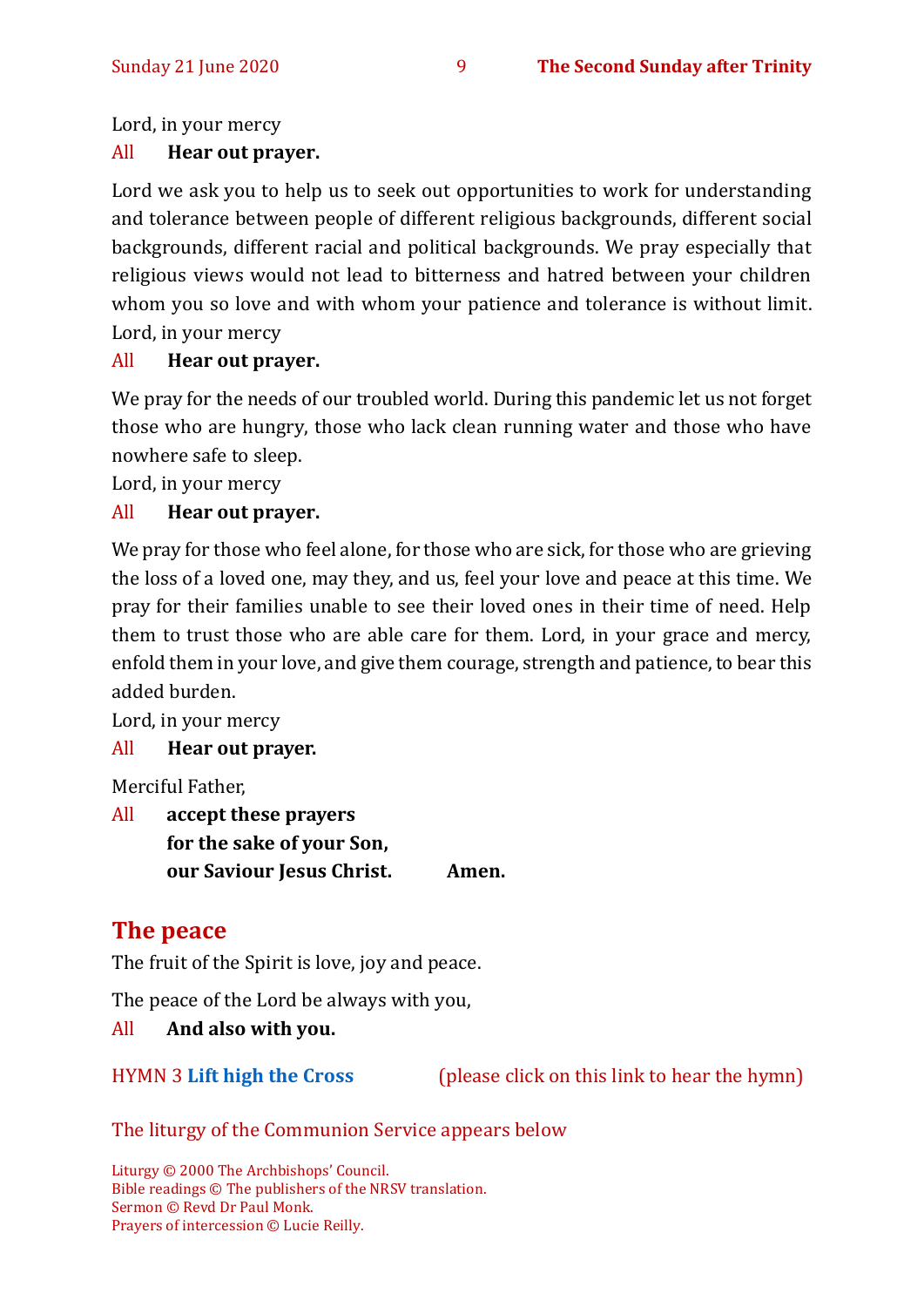# The Dismissal

The Lord bless you and keep you. The Lord make his face to shine upon you and be gracious to you. The Lord lift up the light of his countenance upon you and give you his peace; and the blessing of God the Almighty: Father, Son, and Holy Spirit, be with you now and remain with you always. All **Amen.**

HYMN 4 **[At the name of Jesus](https://www.youtube.com/watch?v=Mz6xfmRC8KA)** (please click on this link to hear the hymn)

Go in peace to love and serve the Lord.

All **In the name of Christ. Amen.**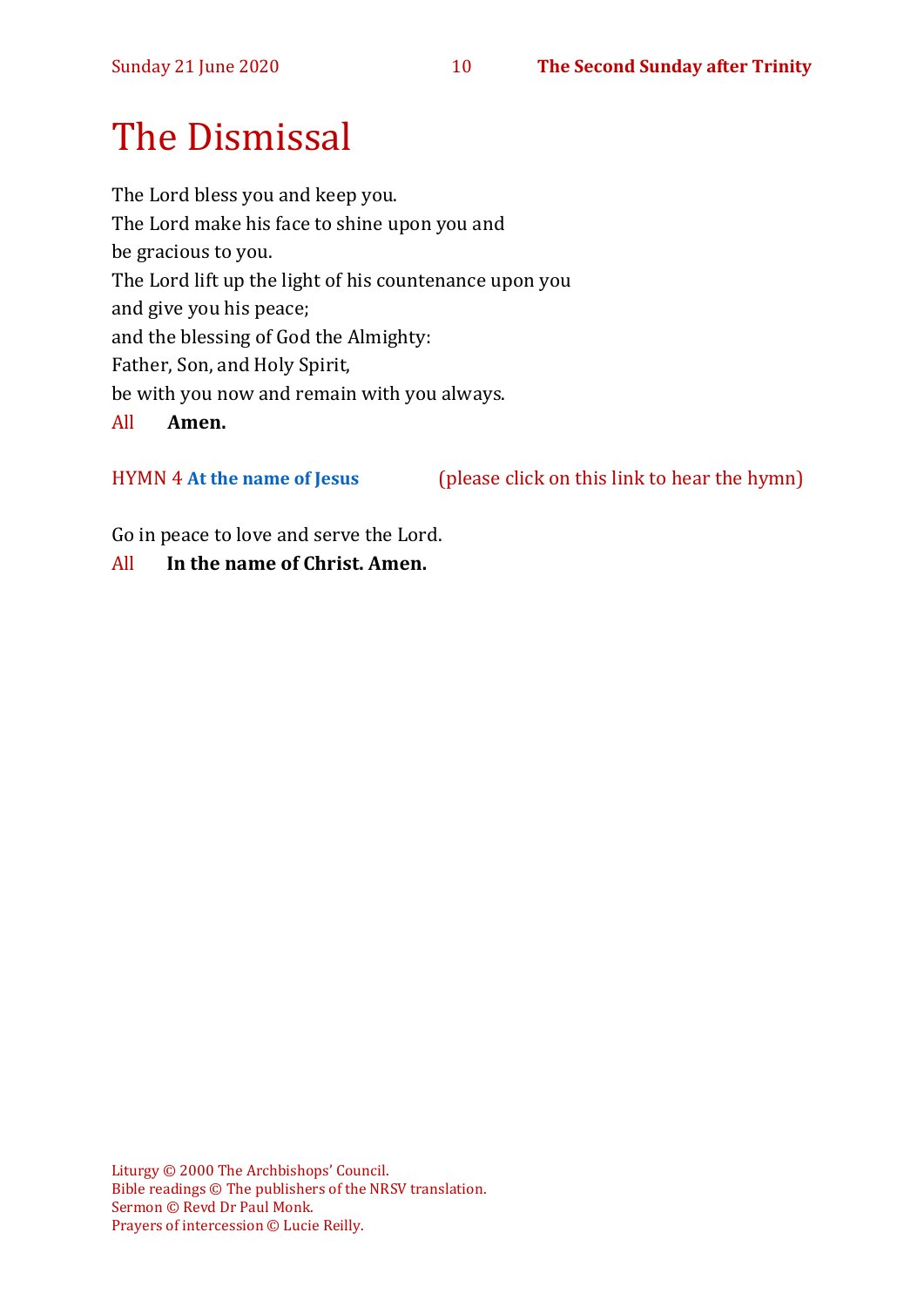# The Liturgy of the Sacrament

# Eucharistic Prayer (prayer E)

The Lord be with you

### All **and also with you.**

Lift up your hearts.

#### All **We lift them to the Lord.**

Let us give thanks to the Lord our God.

### All **It is right to give thanks and praise.**

Father, you made the world and love your creation. You gave your Son Jesus Christ to be our Saviour. His dying and rising have set us free from sin and death. And so we gladly thank you, with saints and angels praising you, and saying,

All **Holy, holy, holy Lord, God of power and might, heaven and earth are full of your glory. Hosanna in the highest. Blessed is he who comes in the name of the Lord. Hosanna in the highest.**

We praise and bless you, loving Father, through Jesus Christ, our Lord; and as we obey his command, send your Holy Spirit, that broken bread and wine outpoured may be for us the body and blood of your dear Son.

On the night before he died he had supper with his friends and, taking bread, he praised you. He broke the bread, gave it to them and said: Take, eat; this is my body which is given for you; do this in remembrance of me.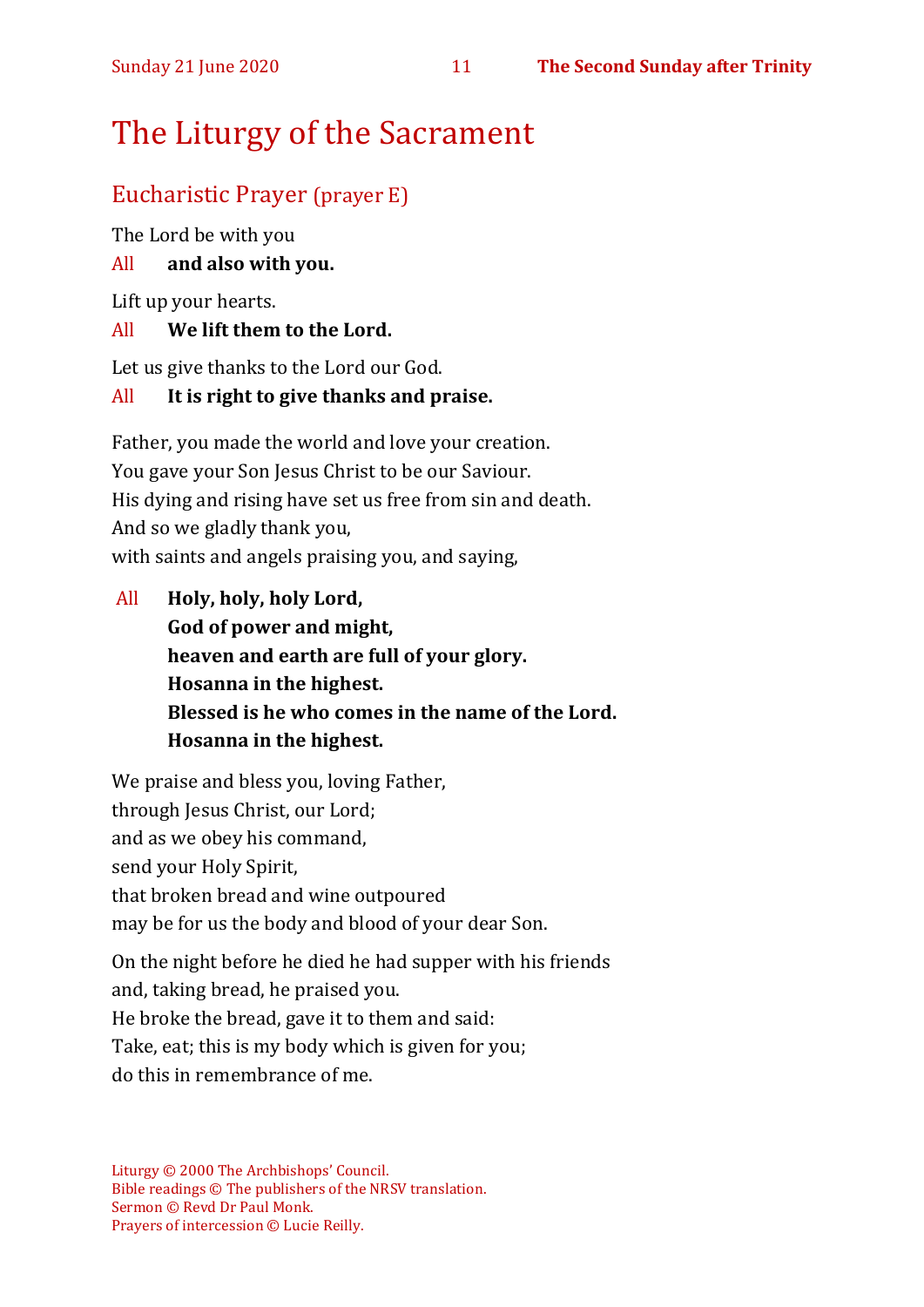When supper was ended he took the cup of wine. Again he praised you, gave it to them and said: Drink this, all of you; this is my blood of the new covenant, which is shed for you and for many for the forgiveness of sins. Do this, as often as you drink it, in remembrance of me.

So, Father, we remember all that Jesus did, in him we plead with confidence his sacrifice made once for all upon the cross.

Bringing before you the bread of life and cup of salvation, we proclaim his death and resurrection until he comes in glory.

Great is the mystery of faith:

All **Christ has died. Christ is risen. Christ will come again.**

Lord of all life, help us to work together for that day when your kingdom comes and justice and mercy will be seen in all the earth.

Look with favour on your people, gather us in your loving arms and bring us with all the saints to feast at your table in heaven.

Through Christ, and with Christ, and in Christ, in the unity of the Holy Spirit, all honour and glory are yours, O loving Father, for ever and ever.

#### All **Amen.**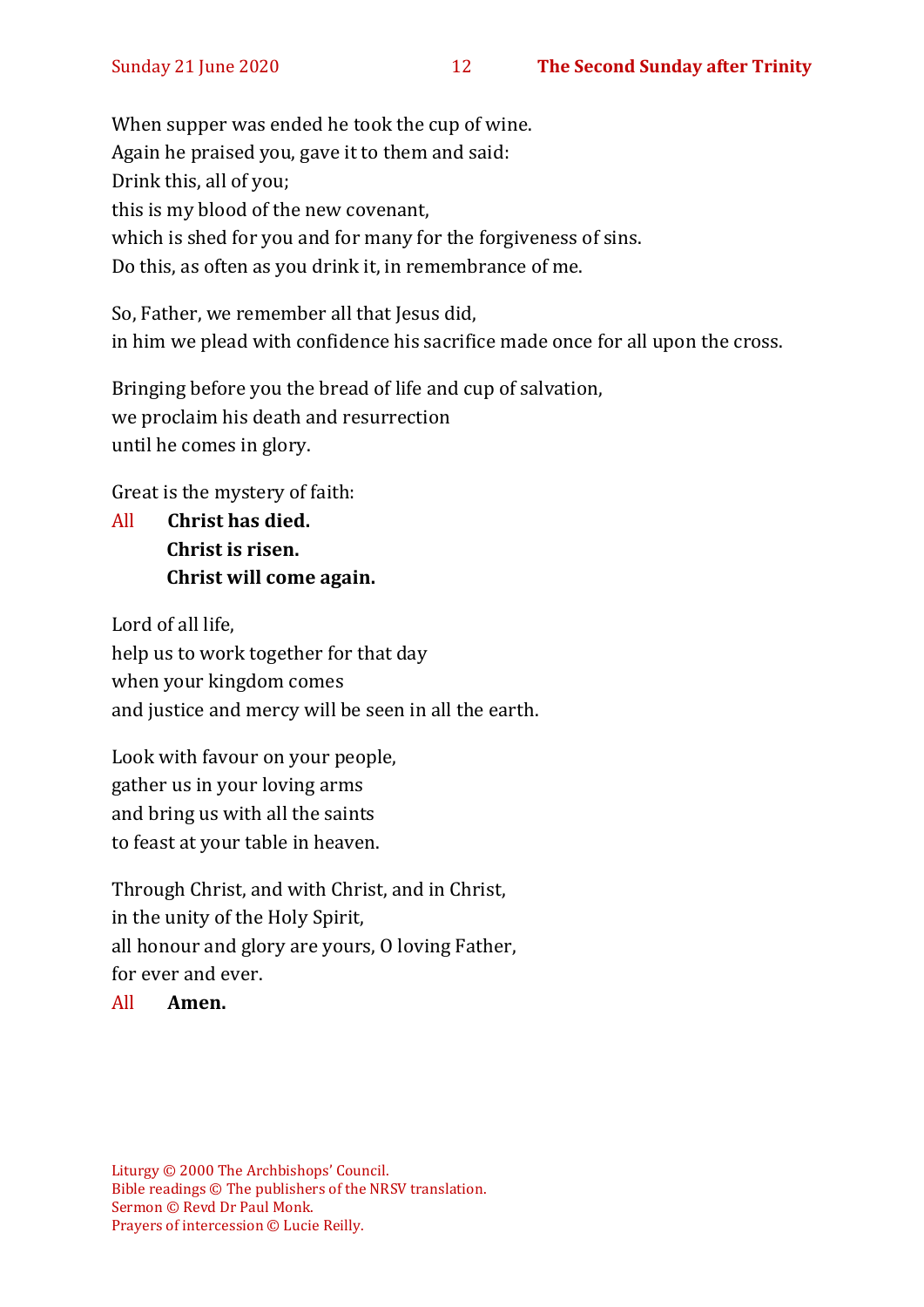# The Lord's Prayer

As our Saviour taught us, so we pray

All **Our Father in heaven, hallowed be your name, your kingdom come, your will be done, on earth as in heaven. Give us today our daily bread. Forgive us our sins as we forgive those who sin against us. Lead us not into temptation but deliver us from evil. For the kingdom, the power, and the glory are yours**

**now and for ever. Amen.**

# Breaking of the Bread

We break this bread to share in the body of Christ.

- All **Though we are many, we are one body, because we all share in one bread.**
- All **Lamb of God,**

**you take away the sin of the world, have mercy on us.**

**Lamb of God, you take away the sin of the world, have mercy on us.**

**Lamb of God, you take away the sin of the world, grant us peace.**

Draw near with faith.

Receive the body of our Lord Jesus Christ

which he gave for you,

and his blood which he shed for you.

Eat and drink in remembrance that he died for you,

and feed on him in your hearts

by faith with thanksgiving.